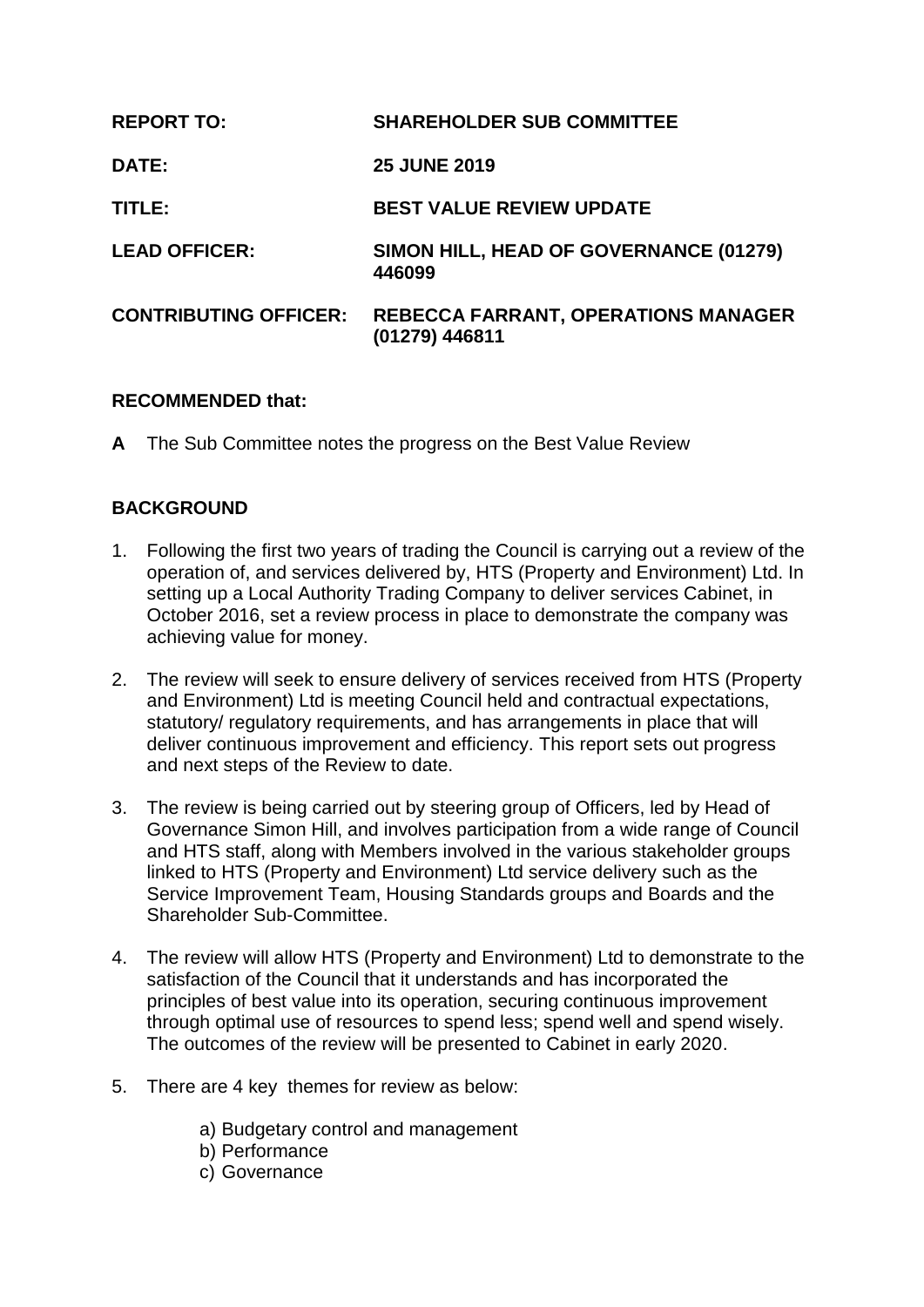- d) Relationships
- 6. The expected outcomes on the review will be;
	- a) possible contractual changes if identified as required to alleviate any blockages in progression, or being necessary to support additional activities or processes required,
	- b) action plans as required to capture what's needed in areas of operations, finance and performance.
- 7. These outcomes will form the basis for the consideration of a decision regarding contract extension to be made; this will then be recommended to Cabinet.

# **ISSUES/PROPOSALS**

8. The current Project Plan Gantt chart (dated 10 June 2019), is set out in appendix A (as the project progresses additional work items may be included and timescales may change). The initial planning stage of the project completed at the end of February 2019 with all activities completed on target. The second, and current, phase of the project, Evidence Collection and Review, is scheduled to take place from March-August 2019. A Project timeline showing each stage is below:

#### **Table 1 – Project Timeline**



9. A summary of the RAG status for each Review area in the current phase is included below (as at 10 June); the activities for each Review area include the submission of evidence, examination of evidence, and production of a draft recommendation report.

#### **Table 2 – Review Area RAG Statuses**

| <b>Review</b><br>Area | <b>Evidence Collection and Review phase</b><br>(tasks)                     | <b>Scheduled</b><br>completion<br>date | <b>Status</b> |
|-----------------------|----------------------------------------------------------------------------|----------------------------------------|---------------|
|                       | Review of Annual Service Charge<br>(changes to date and forward forecasts) | Fri 12/07/19                           |               |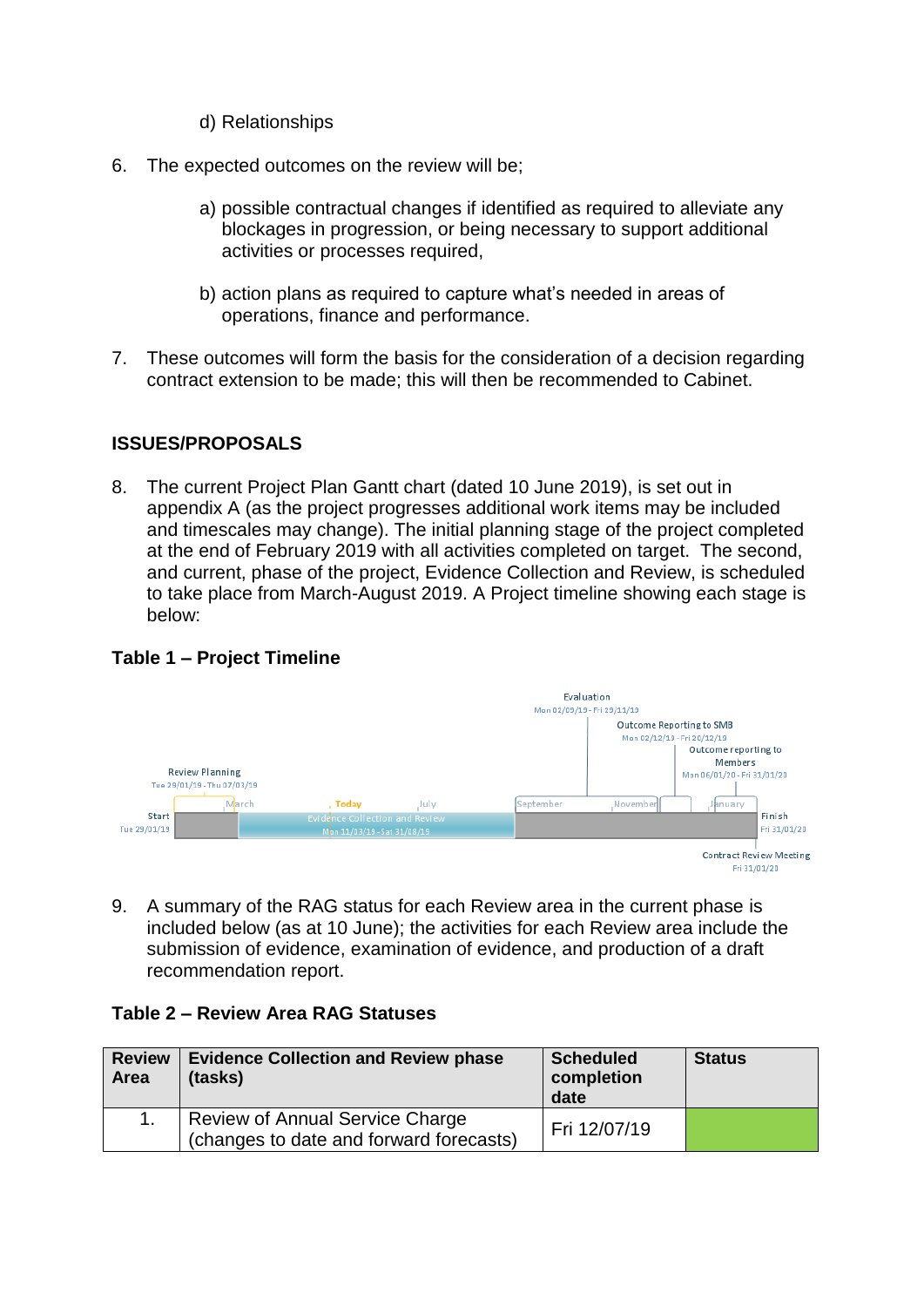| 2.               | Demonstration of value and intentions for<br>third party works                                                          | Fri 02/08/19 |          |
|------------------|-------------------------------------------------------------------------------------------------------------------------|--------------|----------|
| 3.               | Demonstration of processes and<br>procedures for supply chain management                                                | Fri 14/06/19 | On track |
| $\overline{4}$ . | Demonstration of midterm investment<br>plan                                                                             | Fri 02/08/19 |          |
| 5.               | Examination of payment mechanism                                                                                        | Sat 31/08/19 |          |
| 6.               | Demonstration of succession planning<br>within organisation (legacy and<br>retainment)                                  | Tue 23/07/19 |          |
| 7.               | Demonstrate innovation/entrepreneurial<br>culture (expansion of balanced scorecard<br>case studies)                     | Sun 30/06/19 | On track |
| 8.               | <b>Examination of KPI suite</b>                                                                                         | Tue 30/07/19 |          |
| 9.               | Demonstration of<br>adherence with<br>governance documents (TECKAL health<br>check)                                     | Fri 26/04/19 | Complete |
| 10.              | Demonstration of adherence with<br>services agreement obligations (contract<br>health check)                            | Fri 26/04/19 | Complete |
| 11.              | Demonstration of adherence with<br>statutory and regulatory requirements<br>(compliance health check)                   | Fri 28/06/19 | On track |
| 12.              | Examination of process for strategic<br>direction (Business plan implementation)                                        | Fri 31/05/19 | Complete |
| 13.              | Demonstration of Internal culture (and<br>future enhancement)                                                           | Mon 12/08/19 |          |
| 14.              | Examination of relationship with Harlow<br>Council (governance structures and<br>routes for communication and decision) | Fri 02/08/19 |          |
| 15.              | Examination of external reputation<br>(customer satisfaction and access)                                                | Fri 02/08/19 |          |

# **Next Steps**

10. The next phase of the project will be the evaluation of draft recommendation reports, this phase will cover September and October 2019 and a detailed schedule for this phase will be programmed as the review phase draws to a close as it will be dependent to some extent on the number and detail of recommendations made by Officers and HTS (Property and Environment) Ltd senior team during the Review phase.

# **Stakeholder Involvement**

11. Stakeholder involvement is a key aspect of the review and will include evidence collated from minutes of formal meetings through which stakeholders from housing leaseholder, and tenant groups have contributed, and also those meetings of the environmental service improvement group. Officer engagement from across the Council will see areas of finance, environment, housing, non housing and legal services leading on areas for review, with counterparts within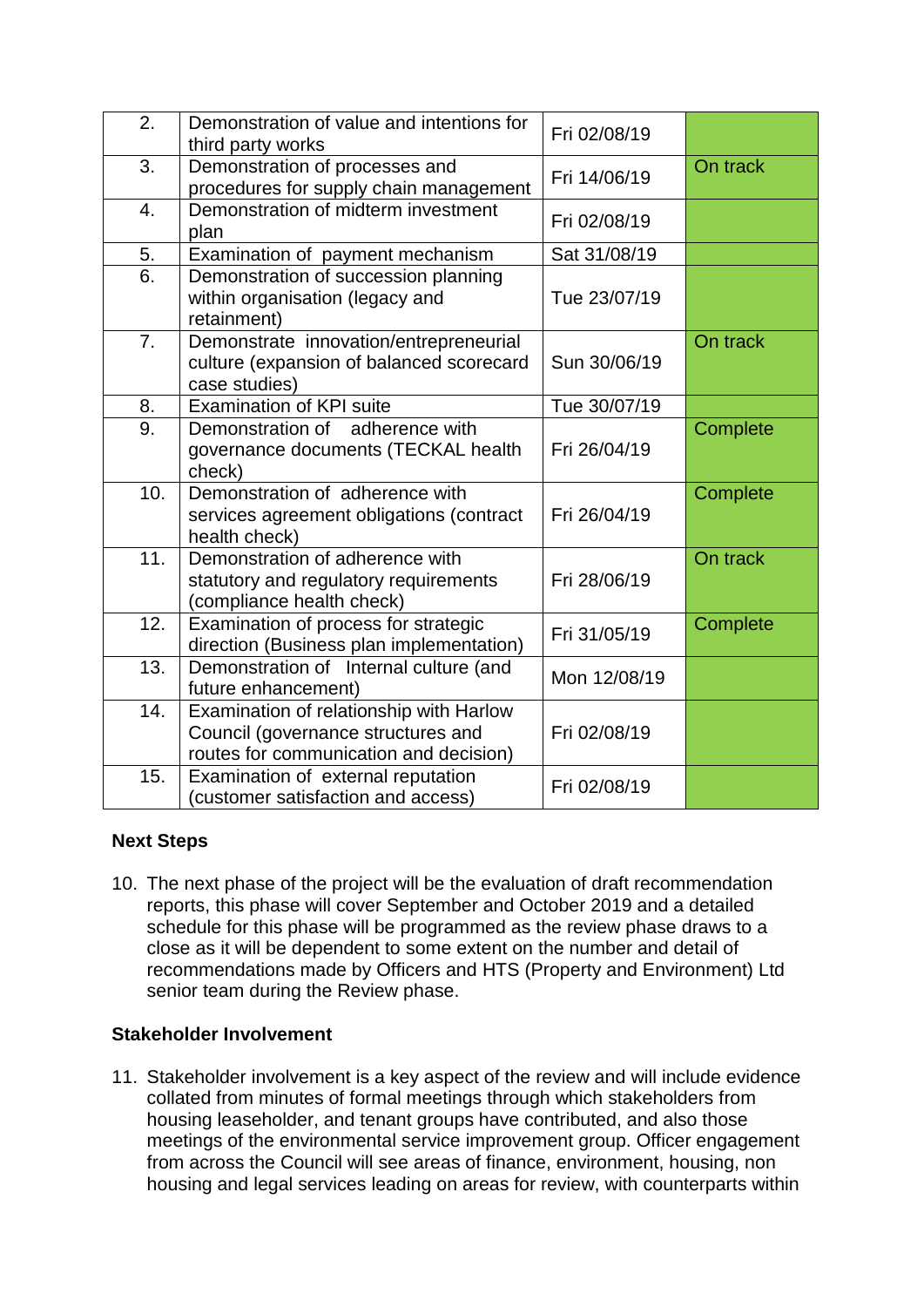HTS (Property and Environment) Ltd also involved. Additional stakeholder input from Members will be required for the review of the Company's external reputation, focussing on customer satisfaction and improved access routes. As part of the review into this area, Leaders of the Council and Opposition will be invited to participate in a review session to take place in late summer.

#### **Communications**

12. Monthly communications to officers and members have been issued since the project commenced, and regular communications will continue, with relevant Portfolio Holders of Housing, Environment and Resources receiving more detailed updates alongside this. Any Member wishing to receive further information or make comment on the review is invited to do so at each point of communication. Parallel communication briefings are also provided to HTS (Property and Environment) Ltd workforce to ensure consistency and cohesion of messages across the two organisations.

#### **IMPLICATIONS**

#### **Place (Includes Sustainability)**

It is vital that the Council has in place affordable, flexible and resilient arrangements to provide the services the Council specifies within a changing fiscal environment. **Author: Andrew Bramidge, Project Director – Enterprise Zone and Interim Head of Planning**

#### **Finance (Includes ICT)**

None specific. **Author: Simon Freeman, Head of Finance and Deputy to the Managing Director**

#### **Housing**

It is vital that the Council has in place affordable, flexible and resilient arrangements and an ambitious improvement plan, outlining efficiencies to match the Council's priorities and level of resources and to provide the services the Council specifies within a changing fiscal environment.

**Author: Andrew Murray, Head of Housing**

**Community Wellbeing (Includes Equalities and Social Inclusion)** None specific. **Author: Jane Greer, Head of Community Wellbeing**

#### **Governance (Includes HR)**

The report sets out the Council's progress against a Best Value review requested by Cabinet which is currently timed to report by the contractual deadline set under the LATC Service Agreement. This requires a meeting with HTS (Property and Environment) Ltd where the Council will lay out its terms for agreement of any extension which must take place on or before 1 February 2020. The report indicates that the review is currently running on track to meet that contractual requirement. **Author: Simon Hill, Head of Governance**